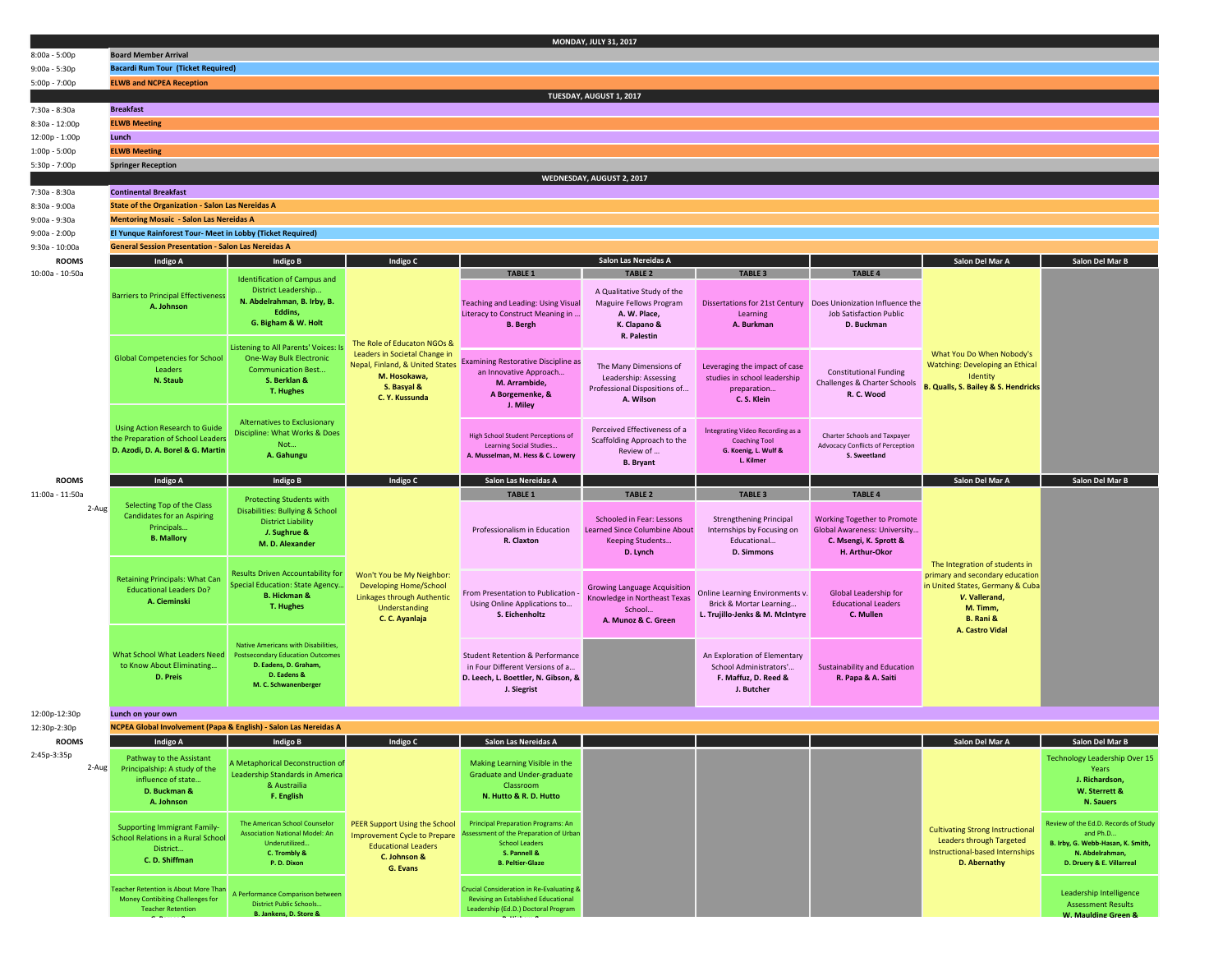|                                 | G. Ramos &<br><b>T. Hughes</b>                                                                                                                                             | <b>K. Nothstine</b>                                                                                                                                                                 |                                                                                                                                                            | R. Higham &<br>T. A. Farmer                                                                                                                |                          |  |                                                                                            |                                                                                                                                                                                  | <b>B.</b> Sorge                                                                                                                                                           |
|---------------------------------|----------------------------------------------------------------------------------------------------------------------------------------------------------------------------|-------------------------------------------------------------------------------------------------------------------------------------------------------------------------------------|------------------------------------------------------------------------------------------------------------------------------------------------------------|--------------------------------------------------------------------------------------------------------------------------------------------|--------------------------|--|--------------------------------------------------------------------------------------------|----------------------------------------------------------------------------------------------------------------------------------------------------------------------------------|---------------------------------------------------------------------------------------------------------------------------------------------------------------------------|
| <b>ROOMS</b>                    | Indigo A                                                                                                                                                                   | Indigo B                                                                                                                                                                            |                                                                                                                                                            | Salon Las Nereidas A                                                                                                                       |                          |  |                                                                                            | Salon Del Mar A                                                                                                                                                                  | Salon Del Mar B                                                                                                                                                           |
| 3:45p-4:35p<br>2-Aug            | A Causal Comparative<br>nvestigation of the Achievement<br>of the<br>J. J. May & S. Gore                                                                                   | Integrating Science, Technology,<br><b>Engineering &amp; Mathematics</b><br>Using<br><b>D. Simmons</b>                                                                              | <b>Preparing School Administrators</b><br>to Lead Trauma Sensitive<br><b>Schools</b><br>D. Lynch                                                           | The Joys & Stresses of Rural School<br>Principals<br><b>B. Klocko &amp; R. Julius</b>                                                      |                          |  |                                                                                            | <b>Using Representative Bureaucracy to</b><br><b>Examine the Teacher/Student</b><br>Demographic Gap: Implications for<br><b>Local School Leaders</b><br>M. A. Hooper & K. Bryant | A comparative analysis of the<br>education policy shift to school type<br>diversification and corporatization in<br>England and the United States<br>V. Storey            |
|                                 | eadership Effects on the Sustainability<br>of System-wide Reform: A Long-Term<br>Examination<br>E. Dueppen &<br>T. Hughes                                                  | Social Media - Legal Aspects<br><b>Students Rights</b><br><b>D.</b> Alexander                                                                                                       |                                                                                                                                                            | <b>High Poverty Schools Finding</b><br><b>Success: Three Success Stories</b><br>P. Sampson &<br>K. Roberts                                 |                          |  |                                                                                            | Sacred or Profane? Presidential<br>campaign discourse and<br>A. T. Cyprès                                                                                                        | The Influence of State Policies on<br><b>Changing Professional Prepartion of</b><br>School Principals: Systematic<br>N. Abdelrahman, B. Irby,<br>R. Lara-Alecio & F. Tong |
|                                 | Coaching Principals to Improve<br><b>Teaching and Learning Through</b><br>the<br>G. Koenig &<br>L. Wulf                                                                    | Introducing an Innovative Pedagogical<br>Practice in Principal Preparation<br>J. Perry, D. Groundard &<br>P. E. Chapman                                                             |                                                                                                                                                            | No One Told Me I Would be<br>Isolated and Lonely in the<br>Principalship!<br>J. McBride, J. Nichols,<br>J. Henley, M. Bradley, & L. Bryant |                          |  |                                                                                            | Leadership for Equity & Social Justice:<br>Program (Re)visioning in an Era of<br>(Un)certainty<br>L. E. Wallace &<br>J. Tharp                                                    | Perceptions of Ethics in Educational<br>Leadership: Non-binary Spectrum<br><b>B.</b> Qualls,<br>S. Hendricks &<br>S. Bailey                                               |
| <b>ROOMS</b>                    | Indigo A                                                                                                                                                                   | Indigo B                                                                                                                                                                            | Indigo C                                                                                                                                                   | Salon Las Nereidas A                                                                                                                       |                          |  |                                                                                            | Salon Del Mar A                                                                                                                                                                  | Salon Del Mar B                                                                                                                                                           |
| 4:45p-5:30p<br>2-Aug            | Data Rich, Information Poor<br>(DRIP): Teaching K-12 Education<br><b>Leaders to Maximize Data</b><br>G. Evans                                                              | Creating Capactiy for learning and<br>equity in schools<br>M. Hooper & V. Bernhardt<br>Exploring the Impact of the<br>Dissertation in Practice: A 21st<br>Century Mode<br>V. Storey | From the Ground UP:<br><b>Creating an NCPEA State</b><br>Affiliate & State Journal<br>D. J. Fowler                                                         |                                                                                                                                            |                          |  |                                                                                            |                                                                                                                                                                                  | <b>Supporting Manufactured</b><br><b>Differentiated Instructional Time</b><br>M. Deschaine                                                                                |
|                                 |                                                                                                                                                                            |                                                                                                                                                                                     |                                                                                                                                                            |                                                                                                                                            |                          |  |                                                                                            |                                                                                                                                                                                  |                                                                                                                                                                           |
| 5:30p-7:00p                     | <b>President's Reception</b>                                                                                                                                               |                                                                                                                                                                                     |                                                                                                                                                            |                                                                                                                                            |                          |  |                                                                                            |                                                                                                                                                                                  |                                                                                                                                                                           |
| 7:00p-9:00p                     |                                                                                                                                                                            | Living Legend Dinner - Legends Dr. Carol Mullen & Dr. Arthur Shapiro                                                                                                                |                                                                                                                                                            |                                                                                                                                            |                          |  |                                                                                            |                                                                                                                                                                                  |                                                                                                                                                                           |
| 7:30a - 8:30a                   | <b>Continental Breakfast</b>                                                                                                                                               |                                                                                                                                                                                     |                                                                                                                                                            |                                                                                                                                            | THURSDAY, AUGUST 3, 2017 |  |                                                                                            |                                                                                                                                                                                  |                                                                                                                                                                           |
| 7:30a - 8:30a                   | <b>New Member Breakfast</b>                                                                                                                                                |                                                                                                                                                                                     |                                                                                                                                                            |                                                                                                                                            |                          |  |                                                                                            |                                                                                                                                                                                  |                                                                                                                                                                           |
| 8:30a - 10:00a                  |                                                                                                                                                                            | Cocking Lecture -Joe Murphy- Getting past failure: Helping troubled schools succeed- Salon Las Nereides Ballroom A (via Skype)                                                      |                                                                                                                                                            |                                                                                                                                            |                          |  |                                                                                            |                                                                                                                                                                                  |                                                                                                                                                                           |
|                                 | <b>2017 Creighton Award Presentation</b>                                                                                                                                   |                                                                                                                                                                                     |                                                                                                                                                            |                                                                                                                                            |                          |  |                                                                                            |                                                                                                                                                                                  |                                                                                                                                                                           |
| <b>ROOMS</b><br>10:00a - 10:50a | Indigo A                                                                                                                                                                   | Indigo B                                                                                                                                                                            | Indigo C                                                                                                                                                   | Salon Las Nereidas A                                                                                                                       |                          |  |                                                                                            | Salon Del Mar A                                                                                                                                                                  | Salon Del Mar B                                                                                                                                                           |
| <b>ROOMS</b><br>11:00a - 11:50a | Why Educational Administrators Need<br>to Know about Inquiry-based<br><b>Professional Learning Communities</b><br>J. Schipper                                              | An Investigation of Superintendent<br>Ethical Leadership Perspectives in the<br><b>State of Mississippi</b><br>D. J. Fowler &<br>H-Y. Hsu                                           | S.M.A.R.T. Coaching: Goal<br><b>Setting Strategies for</b><br><b>Educational Leadership</b><br>Practitioners<br>C. Johnson                                 | Parental Beliefs, Values &<br>Knowledge Affecting Kindergarten<br>Relations<br>M. Pacheco-Schweitzer,<br>D. Eadens, & A. Herrera           |                          |  |                                                                                            |                                                                                                                                                                                  |                                                                                                                                                                           |
|                                 | Looking to the Future: Global<br>Leadership as an Interactive<br>Process<br><b>B.</b> Beyer                                                                                | <b>Superintendents &amp; Decision</b><br>Making: The Influence of a<br>Personal<br>D. Anderson &<br>M. Bender                                                                       |                                                                                                                                                            | <b>School Privatization: Legal</b><br>Developments and Implications<br>M. McCarthy                                                         |                          |  | <b>School Stakeholder Interactions</b><br>throughs Social Media<br>M. Deschaine & D. Whale | Who's At the Table? Cultural<br><b>Competency for School Leaders</b><br>K. Sprott & C. Msengi                                                                                    |                                                                                                                                                                           |
|                                 | <b>Challenges for Novice Principals: Facing</b><br>21st Century Issues in School<br>Administration<br>R. Claxton, A. Beam &<br>S. Smith                                    | <b>Prinicoals Should Lead Schools that</b><br><b>Educate in Dual Languages: How Do</b><br>Principals Prepare to Do This?<br>M. Ringler                                              |                                                                                                                                                            | <b>Teacher Satisfaction and Principal</b><br>Leadership Style<br>J. Newton &<br>P. Connell                                                 |                          |  |                                                                                            |                                                                                                                                                                                  |                                                                                                                                                                           |
|                                 | Indigo A                                                                                                                                                                   | Indigo B                                                                                                                                                                            | Indigo C                                                                                                                                                   | Salon Las Nereidas A                                                                                                                       |                          |  |                                                                                            | Salon Del Mar A                                                                                                                                                                  | Salon Del Mar B                                                                                                                                                           |
|                                 | <b>Cohort-based High School Mentoring:</b><br>3-Aug Local Efforts Yielding Positice Impacts<br>for Climate, Connectedness & Student<br>Achievement<br>R. Angus & T. Hughes | <b>Perceptions of Principal</b><br><b>Leadership Behaviors Regarding</b><br><b>Feedback and Recognition</b><br>E. P. Cox & T. Burnham                                               | <b>Collective and Collaborative:</b><br>Learning Tools to Help<br><b>Educational Leaders Learn Today</b><br>and Lead Tomorrow<br>A. Cieminski & J. Skousen | Why Rigorous Research is<br>Misdirecting Practice and What to<br>do About it<br>S. Pogrow                                                  |                          |  |                                                                                            |                                                                                                                                                                                  | Out Over Their Skis: A Study of<br><b>Principal Preparation Program Policy in</b><br>Forida<br>V. Storey &<br>J. Johnson                                                  |
|                                 | Adult Bullying in Illinois Schools:<br>Based on Gender, Who's Bullying<br>Who?<br>P. Rockwood &<br><b>M. Roberts</b>                                                       | (R) evolutionary Leaderhips: An<br>Innovative Response to Change<br>L. E. Wallace                                                                                                   |                                                                                                                                                            | The White Males Legacy as<br>Women of Color Access the<br>Gateway to the Professorship<br>S. Rodriguez                                     |                          |  |                                                                                            | <b>Effective Sucession Planning For</b><br><b>Educational Administrative Staff</b><br>R.W. Francis &<br>M. Deschaine                                                             | <b>Engaging Parents for School</b><br><b>Success</b><br>V. Smith                                                                                                          |
|                                 | <b>Predicting New Jersey High</b><br><b>School Proficiency Test Results:</b><br>Utilizing                                                                                  | <b>Student Perceptions of Growth in</b><br>an Educational Leadership<br>Program                                                                                                     |                                                                                                                                                            |                                                                                                                                            |                          |  |                                                                                            |                                                                                                                                                                                  | <b>Collaborative Principal Leaderhip</b><br>styles: Strengthening Teams and<br><b>Lowering Attrition</b>                                                                  |